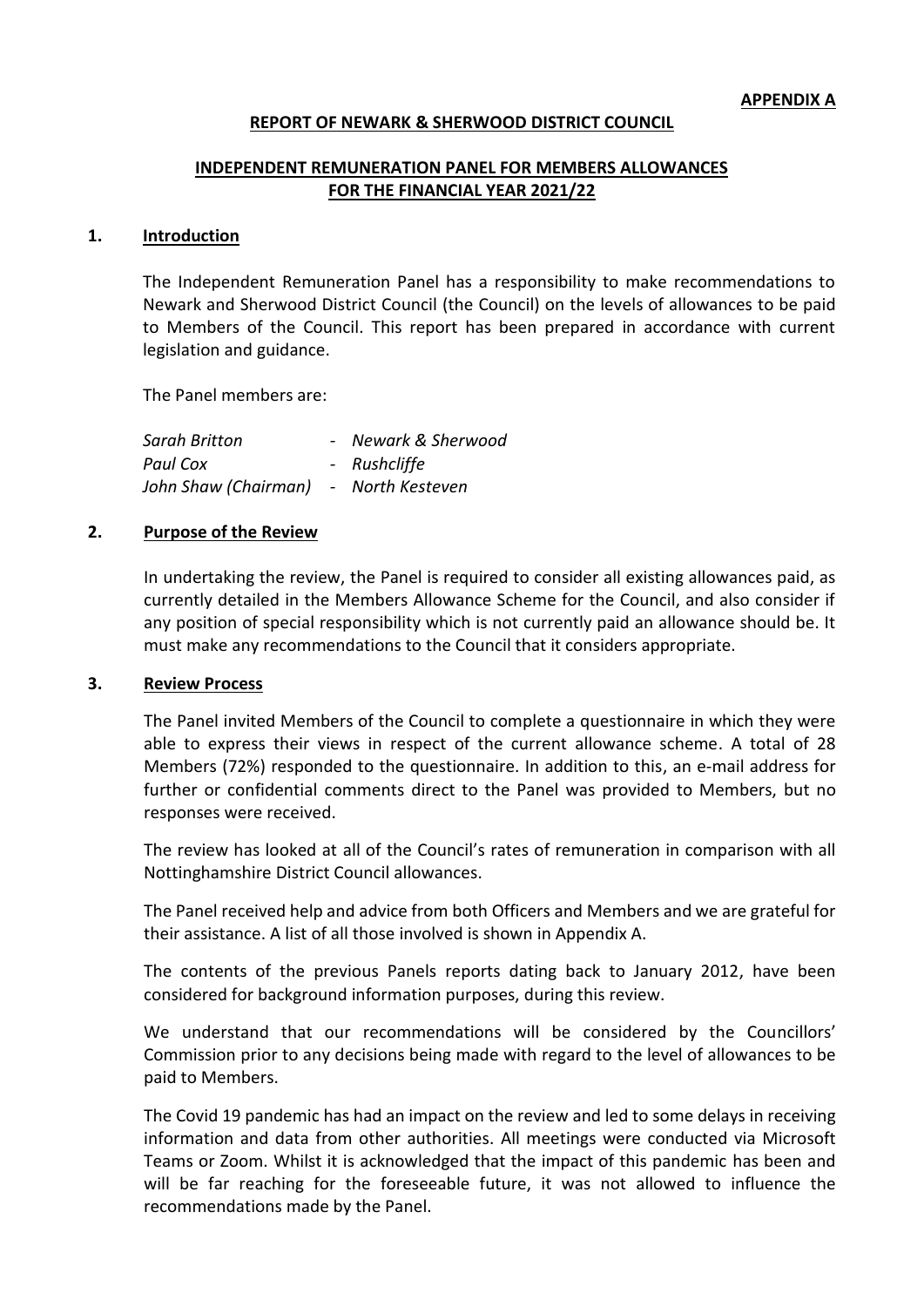## **4. Findings**

### 4.1 Basic Allowance

The current basic allowance is £5,124 and sits in the middle of all Nottinghamshire districts. It is slightly below the district's average of level of £5,244. The members' questionnaire indicated that 54% felt the allowance was set at the right level.

The Panel is aware that, depending on the number of hours a member spends on Council business, the basic allowance is likely to be below the national minimum wage. However, it must be pointed out that the allowance in not intended to be a wage or salary. Also, the position of Councillor carries with it an expectation of a voluntary element. Notwithstanding this, the Panel is aware of the importance of attracting and retaining suitable people to be Councillors.

It is unrealistic to think that the basic allowance could be increased to a level that would attract and retain younger members as such a level would be cost prohibitive. This is a problem experienced by all district councils.

## **It is recommended that the basic allowance is increased to £5,250.**

4.2 Roles and Allowances

The Panel felt that in some cases the existing scheme had conflated different roles with allowances, creating an unnecessary degree of complication. The Panel found the linking of Special Responsibility Allowances (SRAs) to specific roles confusing and felt it complicated the roles of Leader of the Council/Chairman of Policy and Finance Committee and Leader of Main Opposition Group/Opposition Spokesperson on Policy and Finance Committee. A backto-basics approach was felt necessary to untangle the roles. It is accepted that it is not for the Panel to express a view on whether the same person should continue to undertake the two roles if separated.

**It is recommended that the roles of Leader of the Council and Chairman of the Policy and Finance Committee are separated with the SRA re-introduced for the latter currently £5,777. And, the roles of Leader of the Main Opposition Group and Opposition Spokesperson on the Policy and Finance Committee are separated with the SRA reintroduced for the latter currently £1,065.**

### 4.3 Leader of the Council

The Leader of the Council's special responsibility allowance is currently £14,175 which puts it at the lower end of the Nottinghamshire districts. The district's average is £16,014. The comparison is complicated by the fact that most districts are operating on a cabinet rather than committee basis. However, the position of Leader of the Council carries with it a high degree of responsibility and requires considerable commitment.

**It is recommended that the SRA paid to the Leader of the Council is increased to £16,000.**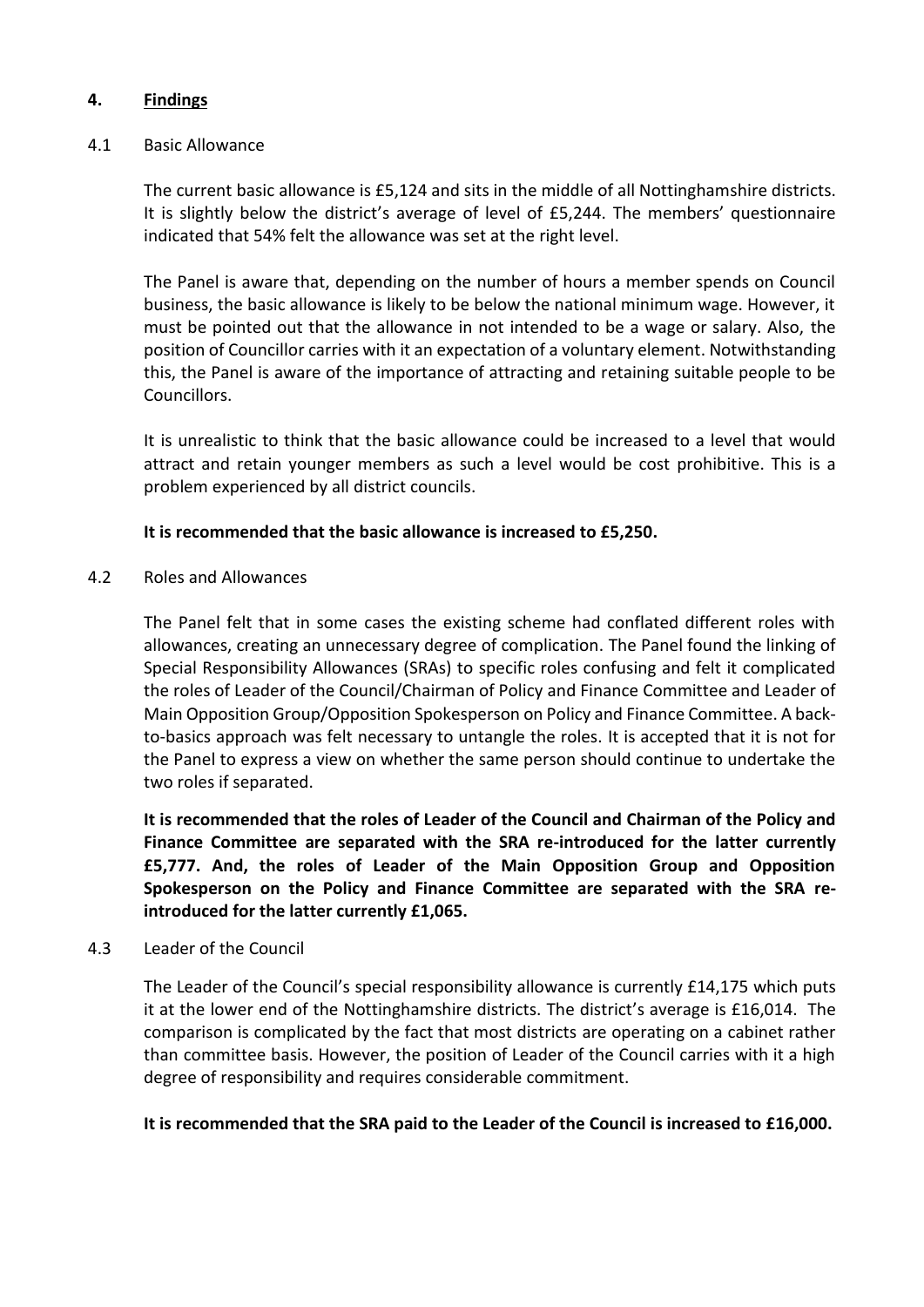## 4.4 Deputy Leader of the Council

The Deputy Leader of the Council's SRA is currently £2,834 which puts it at the bottom of the Nottinghamshire districts. The district's average is £10,551. Linking the allowance to that of the Leader again at 20% would mean an increase to £3,200. However, the Panel feels that there is no justification in using a method based on calculating a Vice Chairman differential rate for this position. The district's average percentage allowance ranges between 45 to 80% of the Leader's allowance. In 2011/12 this position had an SRA of £7,224, which has decreased steadily to the current level. The reasons for this decrease are now in the main, unclear.

# **It is recommended that the SRA paid to the Deputy Leader of the Council is increased to £8,000.**

4.5 Leader of the Main Opposition Group

The Leader of the Main Opposition Group's SRA is currently £4,906 which puts it in the bottom half of the Nottinghamshire districts. The district's average is £4,089. However, the figures are distorted by the low allowance paid by Broxtowe. Excluding Broxtowe would mean an average of £5,000.

# **It is recommended that the SRA paid to the Leader of the Main Opposition Group is increased to £5,000.**

4.6 Opposition Spokespersons

The Panel noted the position of Opposition Spokespersons on functional committees is paid an SRA of £1,065. Whilst such an allowance is unusual, particularly where the number of Opposition Members is low, on balance it was concluded that the allowance should be retained at the current level to reflect the importance of the scrutiny role.

# **It is recommended that the SRA paid to the Opposition Spokespersons on Functional Committees is not changed.**

### 4.7 Planning Committee

A lot of representation was received concerning the long hours and lengthy agendas associated with the Planning Committee. The Covid 19 pandemic saw site visits suspended and an increased use of information technology. The Panel accepts that the approach of this committee is time consuming and resource hungry. However, the Panel felt that this issue might be better addressed in other ways, rather than introducing a new allowance for individual committee Members.

The Chairman of Planning's SRA is £5,777 which places it in the middle of the Nottinghamshire districts, but below the average of £6,068. The Vice-Chairman of Planning's SRA is £1,065. The current ratio between the SRA of the Vice-Chairman and Chairman of Planning was used to calculate the uplift.

**It is recommended that the SRA paid to the Chairman of Planning is increased to £6,100 and the Vice-Chairman's is increased to £1,125.**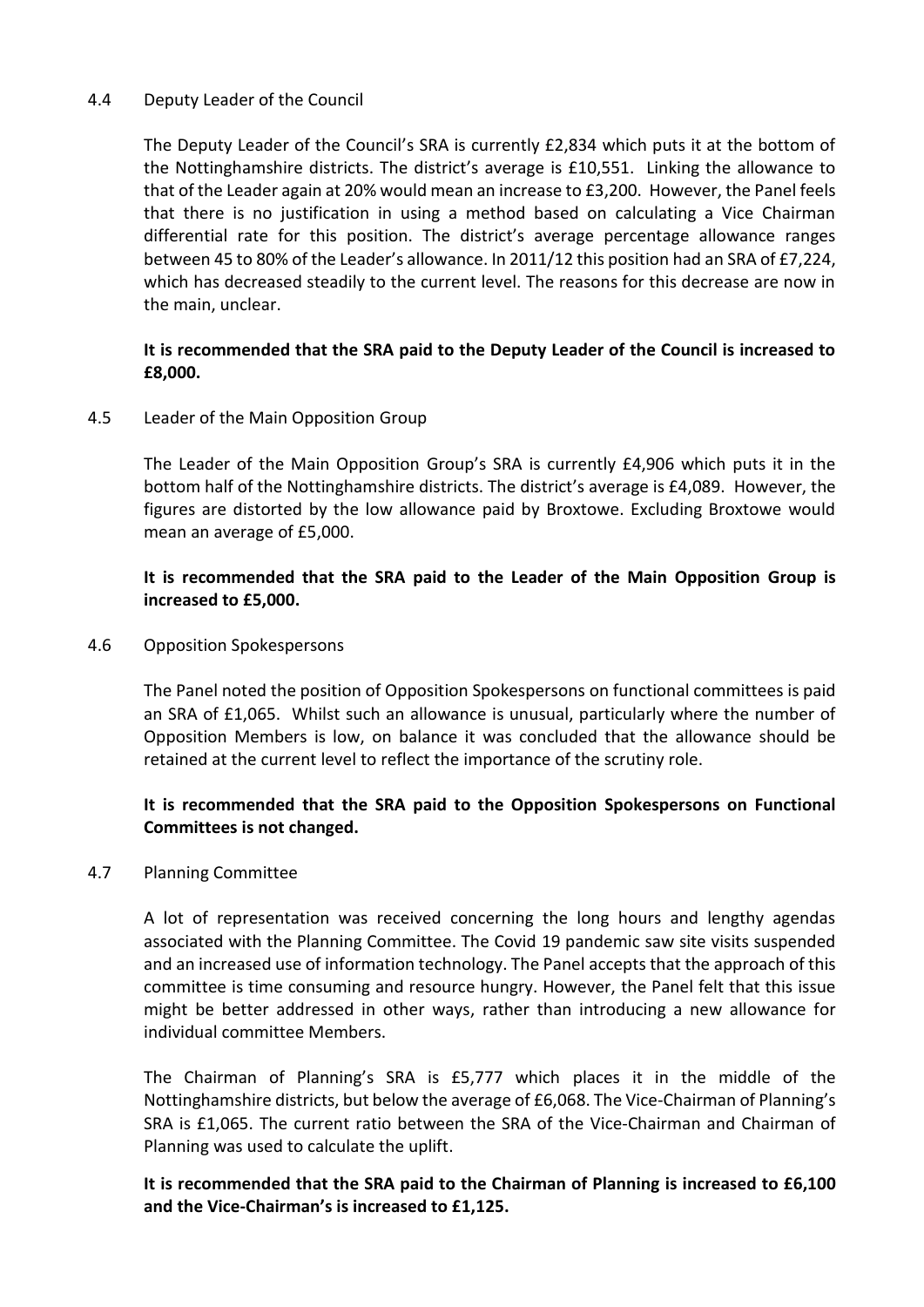### 4.8 Licensing and General Purposes Committees

No matters were raised concerning the allowances paid to Members on the Licensing and General Purposes Committees and the current allowances seem reasonable to the Panel. As such, it is concluded that no changes are required.

# **It is recommended that the allowances paid to Members of the Licensing and General Purposes Committees remain unchanged.**

### 4.9 Audit and Accounts Committee

During the review the position of Chairman of Audit & Accounts Committee was raised and the SRA highlighted as being low in relation to other districts and the responsibility of the position. The SRA is currently £1,956 which puts it at the bottom of the Nottinghamshire districts. The district's average is £3,242.

# **It is recommended that the SRA paid to the Chairman of Audit & Accounts is increased to £3,250.**

## 4.10 Number of SRA Allowed

The Members' questionnaire indicated that 54% of the respondents felt that there should be a limit on the number of SRAs an individual Member can receive. The rule restricting a member to a single SRA was removed in the previous review of 2016, following 'strong representations'. As such, the Panel feels that a change at this time would be premature and the situation should be considered again at the next review.

# **It is recommended that the current rule allowing more than one SRA be paid to an individual Member, is retained.**

### 4.11 Indexation - Annual Increase

The Members' questionnaire indicated that 85% felt that the current scheme reviewing the allowances annually, in line with changes to spinal column point 43 for local government staff should continue. It has been reported that this may mean a freeze on future increases.

# **It is recommended that the practise of reviewing the allowances annually, in line with changes to spinal column point 43 for local government staff should continue.**

### 4.12 Travel and Subsistence Allowances

The Members' questionnaire indicated that 87.5% felt that the current rates payable for travel, subsistence or carers allowances were set at the appropriate level.

## **It is recommended that the current rates payable for travel and subsistence allowances are continued.**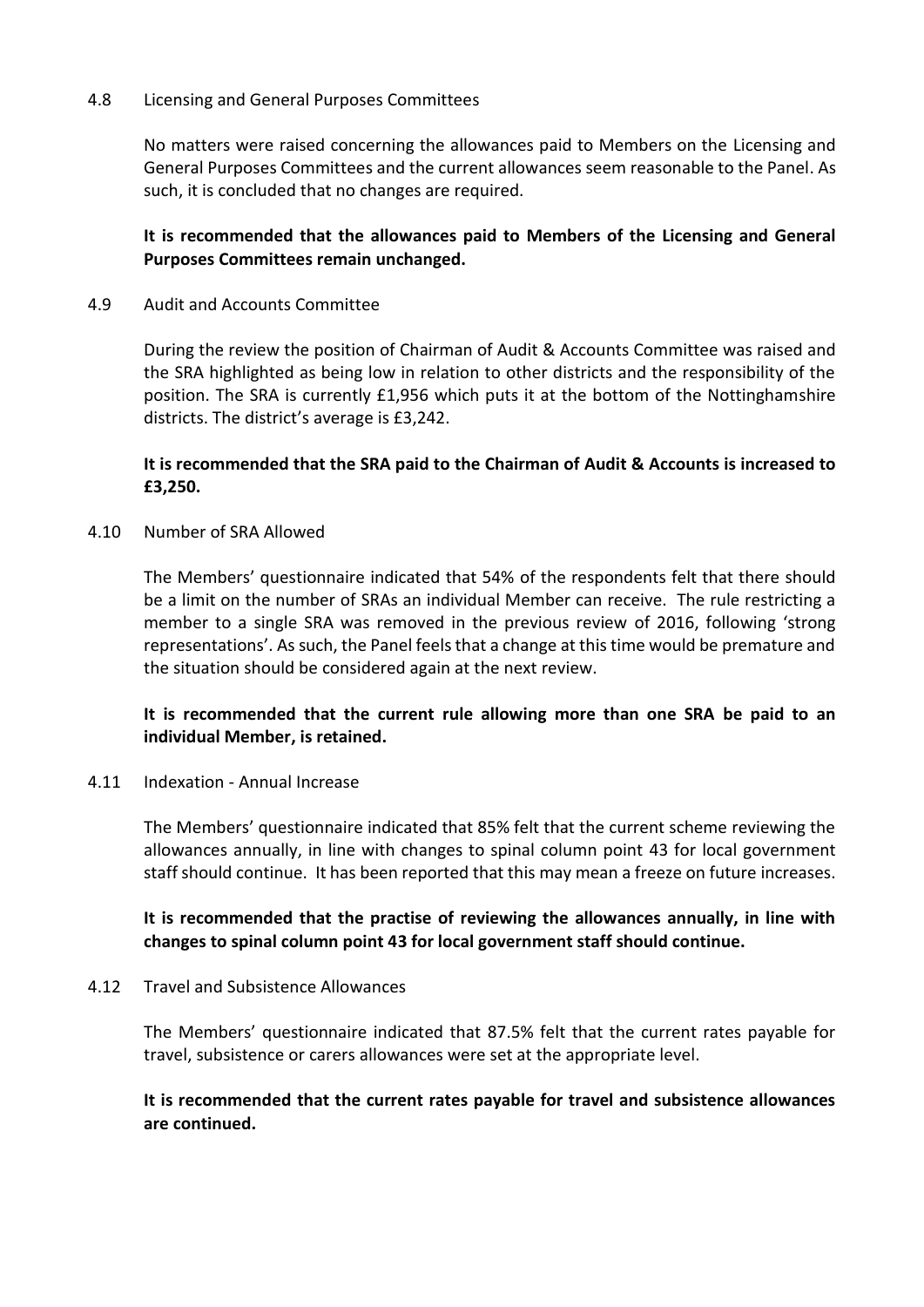## 4.13 Childcare and Dependents Carers' Allowance

The Panel supports the continuation of a payment of up to £10 per hour for costs actually incurred, or more in exceptional circumstances. We agree that Members should only be required to produce receipts in support of claims where production of receipts is normal practise. In circumstances where a more informal arrangement is used, Members should provide a statement as part of each claim showing what allowance is being claimed for and who is providing the care.

# **It is recommended that the current rates payable and procedures for Childcare and Dependents Carers' allowances are continued.**

## 4.14 Pensions

The subject of pensions was raised during the review. It should be noted that with the effect from 1st April 2014, membership of the Local Government Pension Scheme (LGPS) was stopped and was no longer made available to new Members. Members could seek to join a form of stakeholder pension. The subject of pensions is outside of the remit of this review and is seen as a national issue.

## **5. Summary of Main Recommendations**

It is recommended that:

- 5.1 The basic allowance is increased to £5,250.
- 5.2 The roles of Leader of the Council and Chairman of the Policy and Finance Committee are separated with the SRA re-introduced for the latter currently £5,777. And, the roles of Leader of the Main Opposition Group and Opposition Spokesperson on the Policy and Finance Committee are separated with the SRA re-introduced for the latter currently £1,065.
- 5.3 The SRA paid to the Leader of the Council is increased to £16,000.
- 5.4 The SRA paid to the Deputy Leader of the Council is increased to £8,000.
- 5.5 The SRA paid to the Leader of the Main Opposition Group is increased to £5,000.
- 5.6 The SRA paid to the Chairman of Planning is increased to £6,100 and the Vice-Chairman's is increased to £1,125.
- 5.7 The SRA paid to the Audit Chair is increased to £3,250.
- 5.8 All other allowances to remain unchanged.

### **6. Cost of Recommendations**

| <u>Ref.</u> | Positions            | <b>Current Rate</b> | Recommended | <b>Additional Cost</b> |
|-------------|----------------------|---------------------|-------------|------------------------|
|             |                      |                     | New Rate    |                        |
|             | Basic Allowance (39) | £5,124              | £5,250      | £4,914                 |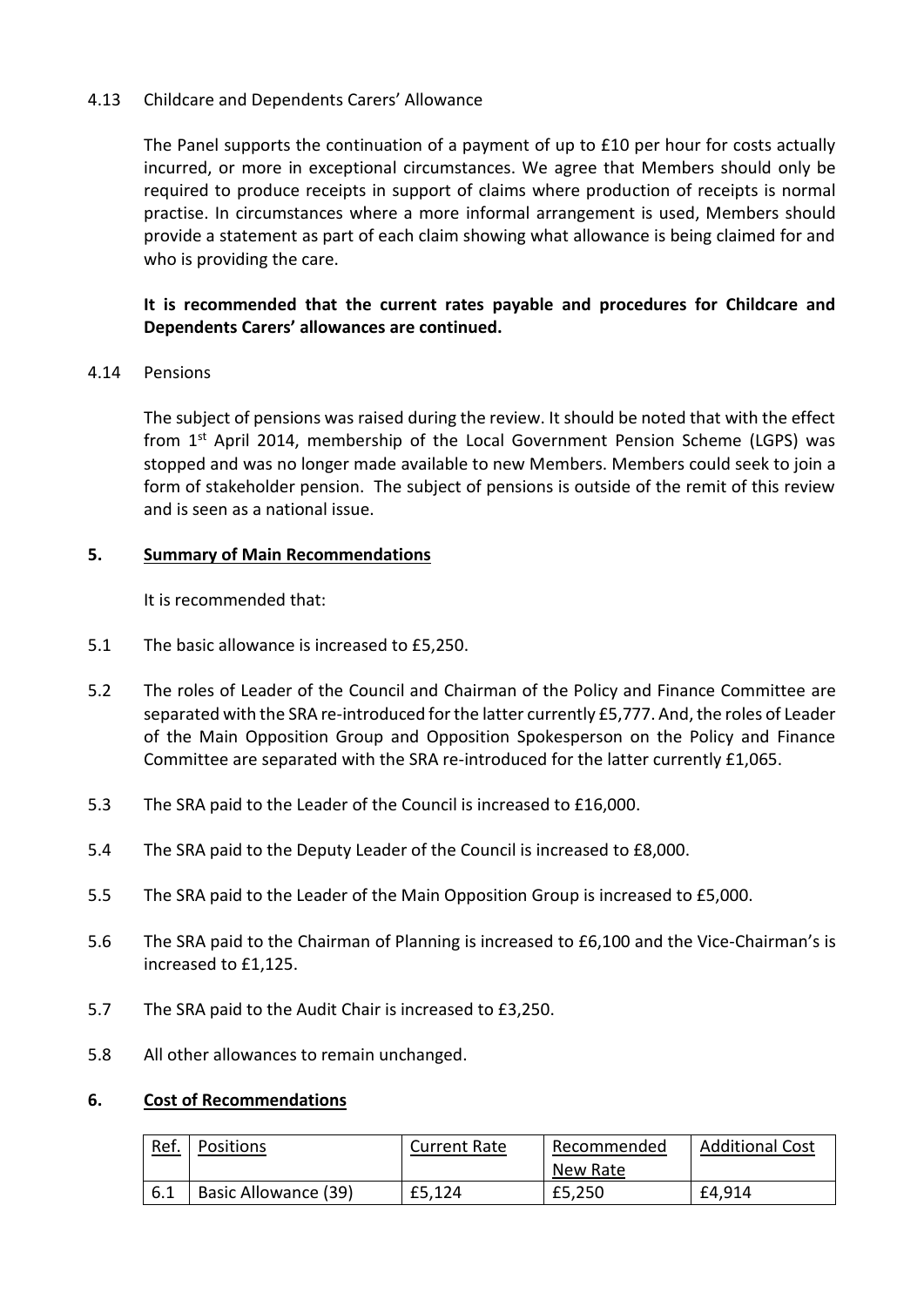| 6.2 | Chairman of Policy and<br><b>Finance Committee</b>            | £0      | £5,777            | £5,777  |
|-----|---------------------------------------------------------------|---------|-------------------|---------|
| 6.3 | Opposition Spokesperson<br>on Policy and Finance<br>Committee | £0      | £1,065            | £1,065  |
| 6.4 | Leader of the Council                                         | £14,175 | £16,000           | £1,825  |
| 6.5 | Deputy Leader of the<br>Council                               | £2,834  | £8,000            | £5,166  |
| 6.6 | Leader of the<br>Main<br><b>Opposition Group</b>              | £4,906  | £5,000            | £94     |
| 6.7 | Chairman of Planning<br>Committee                             | £5,777  | £6,100            | £323    |
| 6.8 | of<br>Vice-Chairman<br><b>Planning Committee</b>              | £1,065  | £1,125            | £60     |
| 6.9 | Chairman of Audit and<br><b>Accounts Committee</b>            | £1,956  | £3,250            | £1,294  |
|     |                                                               |         | <b>Total Cost</b> | £20,518 |